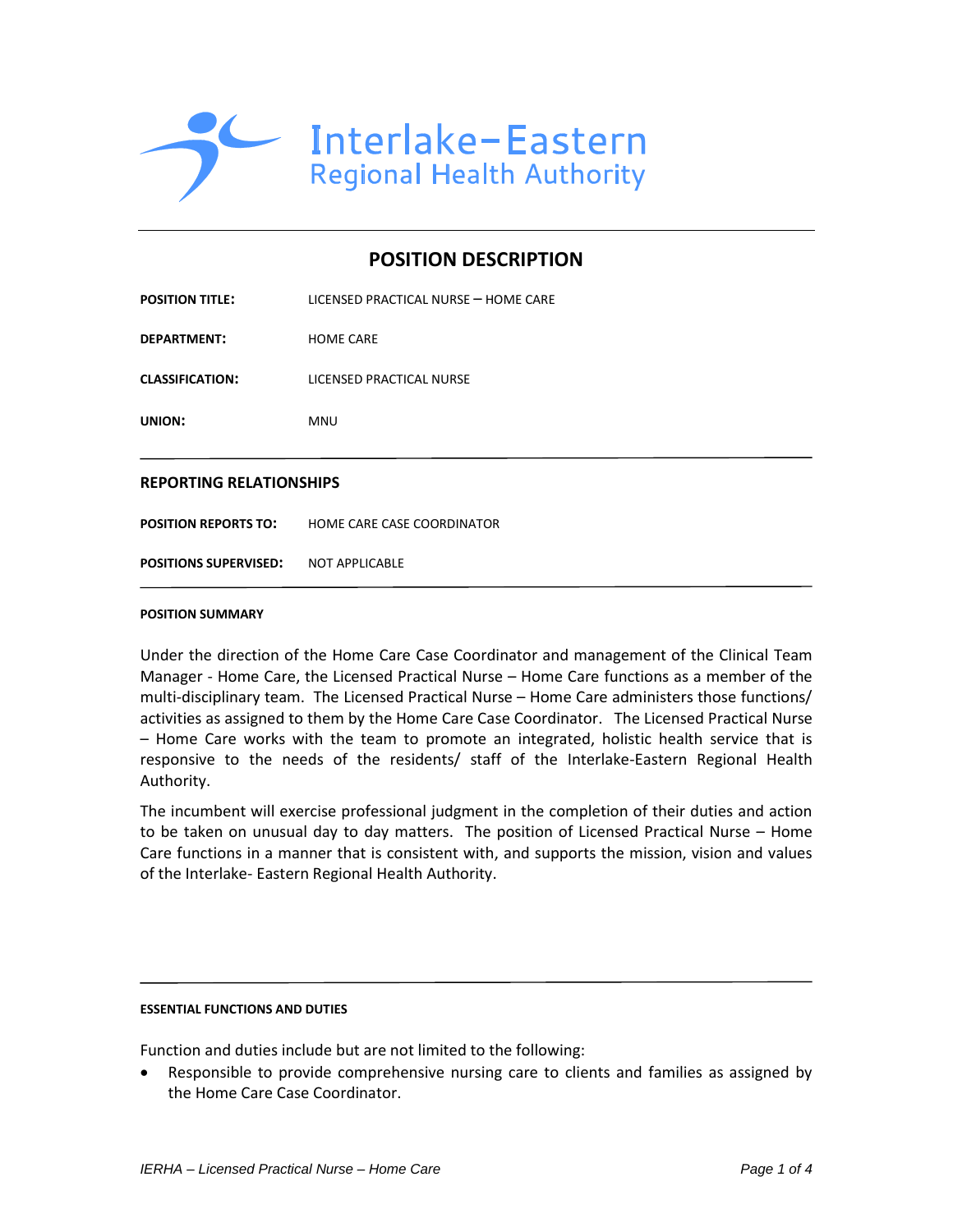- Formulates a plan for the nursing care function.
- Implements the nursing intervention.
- Monitors and evaluates care and services provided to client/ families.
- Documents nursing care according to established charting and policy guidelines.
- Provides current information on client health status to the Home Care Case Coordinator as required.
- Provides teaching/ counseling to individuals and families as related to the client's nursing care plan.
- Provides teaching as required to direct service workers in relation to the client service plan requiring delegated tasks.
- Participates in case conferences and staff meetings as required.
- Keeps current with new policies/procedures as indicated within the scope of the position requirements.
- Identifies knowledge requirements and independently seeks opportunities to gain the knowledge and skills required to carry out the functions within their scope and position requirements.
- Pursuant to the Regional Health Authority Act, Interlake- Eastern RHA is designated bilingual (English/ French). Accordingly, all employees accept the responsibility to support clients in their official language of choice.

#### **OTHER**

• Performs other duties as assigned.

RESPONSIBILITIES AND ACCOUNTABILITIES ARE ASSIGNED IN BROAD ORGANIZATIONAL OBJECTIVES. THE POSITION IS SUBJECT TO REVIEW OF GENERAL EFFECTIVENESS AND ATTAINMENT OF OBJECTIVES THROUGH PERFORMANCE MEASUREMENTS.

## **PERFORMANCE MEASUREMENTS:**

- Demonstrates knowledge of and support for the College of Licensed Practical Nurses of Manitoba Standards of Practice for Licensed Practical Nurses
- Scope of practice as documented in the Licensed Practical Nurses Act
- Community Health Nursing Standards of Practice
- College of Licensed Practical Nurses of Manitoba Code of Ethics for Licensed Practical Nurses

#### **QUALIFICATIONS**

## **EDUCATION/CERTIFICATION:**

- Licensed Practical Nurse with additional education or preparation applicable to the position
- Currently registered and a member in good standing with the College of Licensed Practical Nurses of Manitoba
- IV Therapy course

#### **REQUIRED KNOWLEDGE:**

 $\bullet$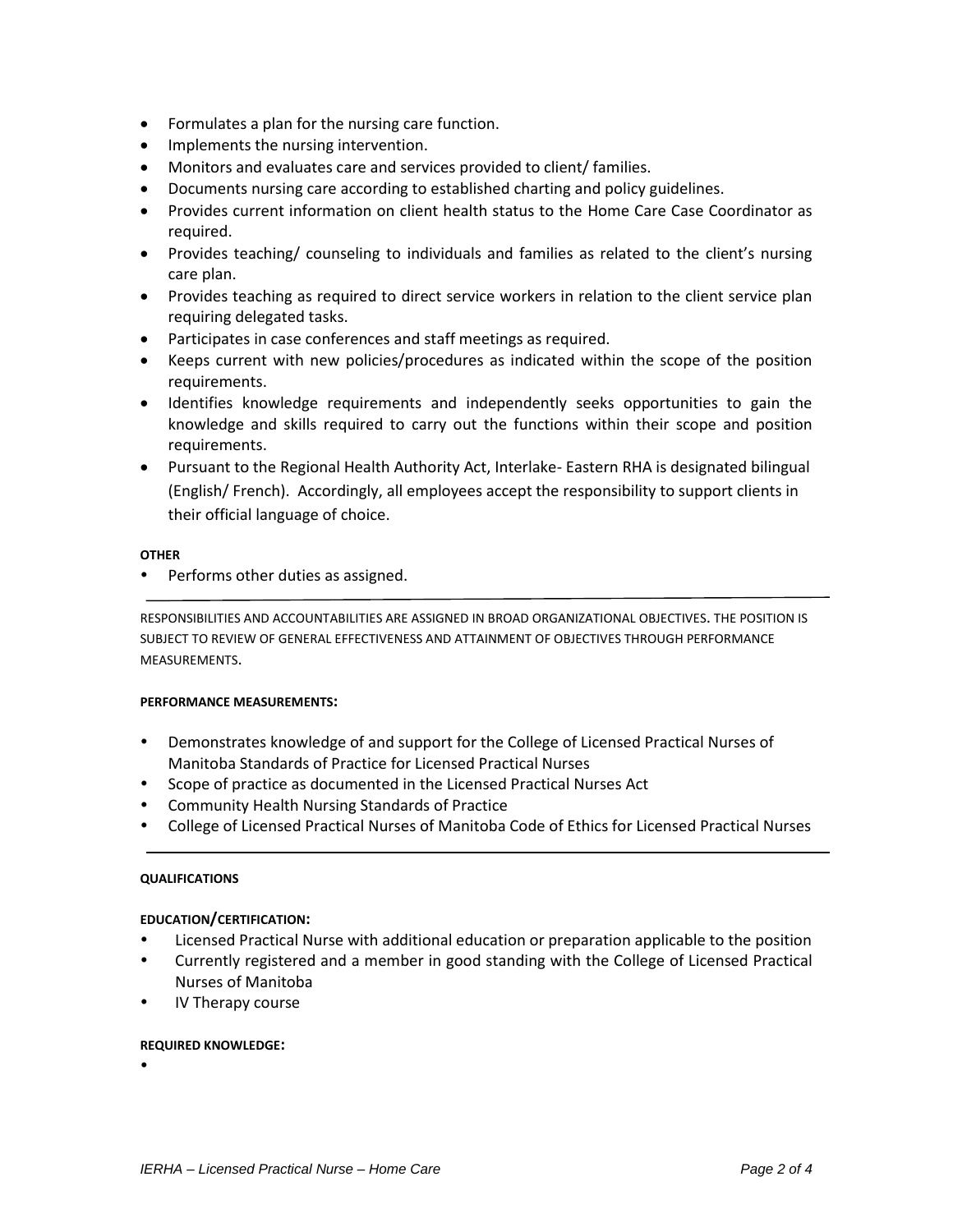## **EXPERIENCE REQUIRED:**

Minimum one (1) year of nursing experience preferably in a Home Care setting

## **SKILLS/COMPETENCIES:**

- Must possess a valid Manitoba driver's license and have access to a reliable personal vehicle as travel throughout the region is required
- Work schedule to include weekends and evenings as required
- Ability to work independently; to work alone and to work in isolated areas
- Demonstrated ability to function independently, prioritize and organize assignments and meet deadlines in an efficient manner
- Demonstrated ability to function within the professional code of ethics, professional standards and legislative requirements of the profession
- Demonstrated ability to foster a collaborative interdisciplinary environment that supports quality services/ quality improvement and staff empowerment
- Demonstrated ability to use an analytical and inquiring approach to problem-solving
- Basic introductory computer skills would be an asset
- Ability to maintain privacy and confidentiality
- Demonstrated effective oral and written communication skills
- Good interpersonal skills
- Given the cultural diversity of our region, the ability to communicate in more than one language would be considered an asset.
- Proficiency of both official languages is essential for target and designated bilingual positions.
- Completes and maintains a satisfactory pre-employment security check.
- Satisfactory employment record.

## **WORK CONDITIONS**

- The incumbent functions autonomously on a day-to-day basis and manages assigned duties accordingly.
- Will be required to travel throughout the region as duties may require.
- No hazardous or significantly unpleasant conditions.

## **WORKPLACE SAFETY AND HEALTH**

The incumbent contributes to making the organization safe for clients and staff and recognizes the importance of reporting unsafe situations and participating in follow up reviews as a learning opportunity.

- Provides a safe environment by ensuring the adherence to Workplace Safety and Health regulations and Policies and Infection Control Guidelines. Obeys all safety and health rules and follows recommended Safe Work Procedures. Informs supervisor of any unsafe acts, work conditions, incidents, near misses, injuries or illnesses immediately.
- Demonstrates a working knowledge of Workplace Hazardous Materials Information Systems (WHMIS) and adheres to procedures for handling and storing controlled substances as